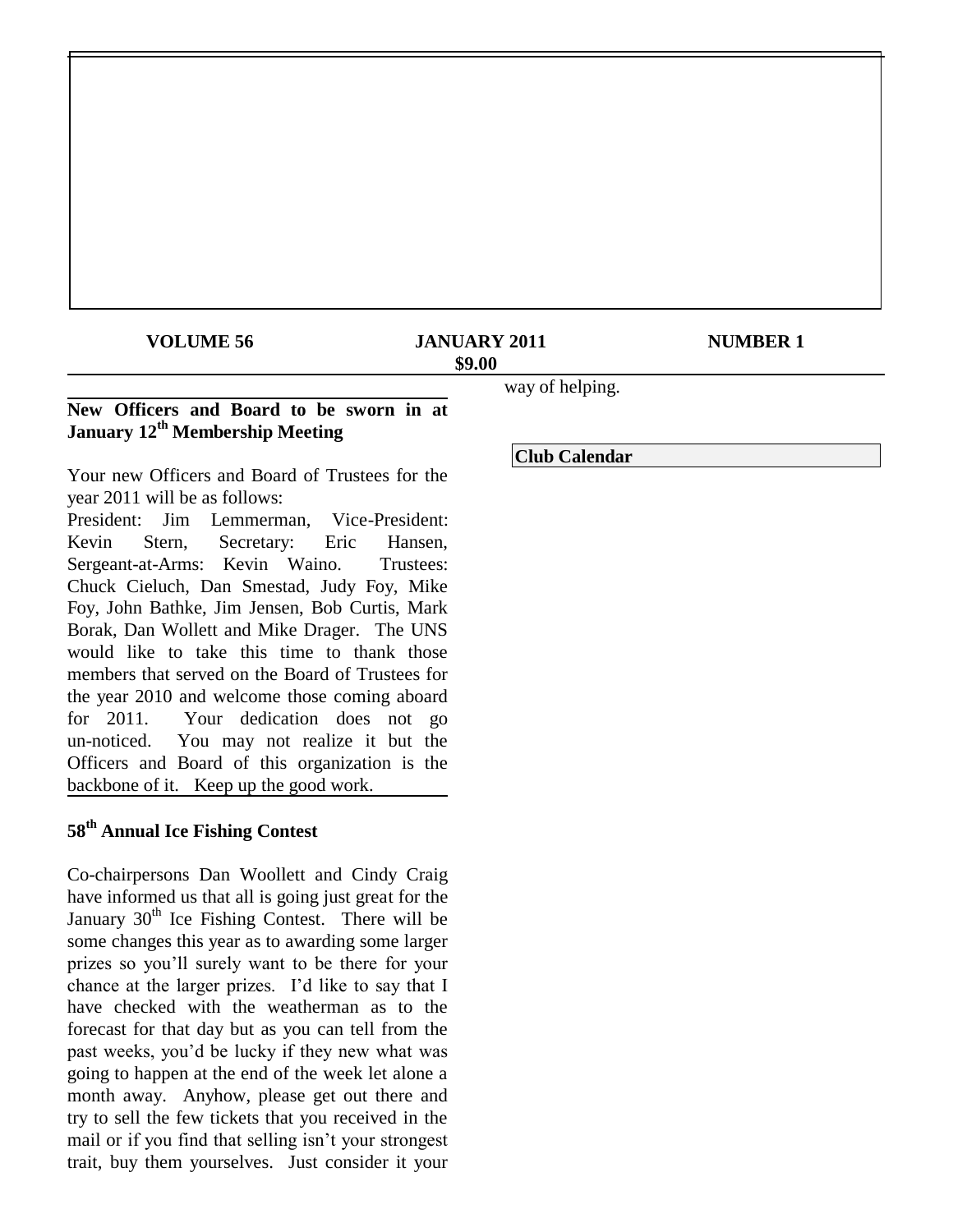## **Notes from the Stovepipe** *by Ken Norenberg © 2011*

# **Leftovers**

Before we get into the New Year there are a few things left over from 2010 and first, in Outdoor News of 4/5/10 Dick Stern of Silver Bay was quoted "Until we are able to change the culture of our deer hunters, Minnesota will never be the mecca for big bucks like it once was". His premises: 1) everybody wants to shoot a buck - it is somehow "unethical" to shoot a doe, 2) many small bucks are tagged with tags of people who are never in the deer woods – like wives, girlfriends, grandmothers – he claims the practice is extremely common. Maybe so. Logically then, the deer herd becomes imbalanced with too many does, right? I can recall a time way back when some muckety-muck expert said that Minnesota was so far ahead (in numbers of trophy bucks) of all other States in Boone and Crockett records that "even if Minnesota banned the taking of all bucks for 30 years, Minnesota would still be way ahead in the books." Well the expert was wrong, Stern is right and something has to change. If we want more big bucks, and restore our bragging rights, we"ve got to quit dragging all those spikes and forks out of the November woods – for it"s a good bet that the chances of any of them ever producing a record-class rack are mighty close to zero. In fact, once they"re tagged it is zero.

Then, even though 2010 elections produced big-time losses for gun-haters and radical greens, this is not the time for relaxing, napping, or celebrating with a New Years Victory Brawl. US Rep. Bobby Rush (D-Ill.) Has introduced HR5820, which would remove the ammo exemption within the TSCA (Toxic Substance Control Act), thereby allowing the EPA (EPA!) to ban all traditional ammo! Now, there"s no chance this will survive the lame duck session, but the fact that rabid eco-dweep Rush brings it up so soon tells us something about early left-wing plans for November 2012. Stovepipe and I both feel that New Years Day 2013 would be a much more appropriate time for a Victory Bash.

Well, the chickens, or rather the DUCKS are coming in to roost. Duck hunters in 2010 bought fewer state duck stamps than ever before.

|             | Jan. 1 Happy New Year<br>Lake trout (winter) inside<br><b>BWCAW</b> season opens                             |
|-------------|--------------------------------------------------------------------------------------------------------------|
| season ends | Jan. 2 Pheasant, Grouse and partridge                                                                        |
|             | Jan. 9 Otter and Bobcat season ends                                                                          |
|             | Jan. 12 UNS Membership Meeting<br><b>Gander Mountain</b><br>7:00 PM<br>2011 Officers installed               |
|             | Jan. 14 Spring Turkey Application<br>deadline                                                                |
|             | Jan. 15 Lake Trout inland waters<br>season opens (all lakes)<br><b>Stream Trout (winter) season</b><br>opens |
|             | Jan. 17 Martin Luther King Jr. Day                                                                           |
|             | Feb. 2 UNS Board Meeting<br><b>Gander Mountain</b><br>7:00 PM                                                |
|             | Feb. 9 UNS Membership Meeting<br><b>Gander Mountain</b><br>7:00 PM                                           |

Having delved into it before, we're not going to get into the in"s and out"s of Minnesota"s duck decline now, except that there might be a lesson here for Minnesota hunters in general. State duck stamps were first required in 1977, just about the time I hung up my waders. Kind of like now, as many of us are looking for a change in our deer culture, many of us then were hoping that our DNR would look down the Mississippi a ways and watch how many ducks the Louisiana hunters were shooting, and then raise our bag limits. After all, a dead duck is a dead duck regardless whichever state it was shot in, or what part of the Mississippi it dropped into. Let's hope for different results with the deer culture.

Moving along here, since your auld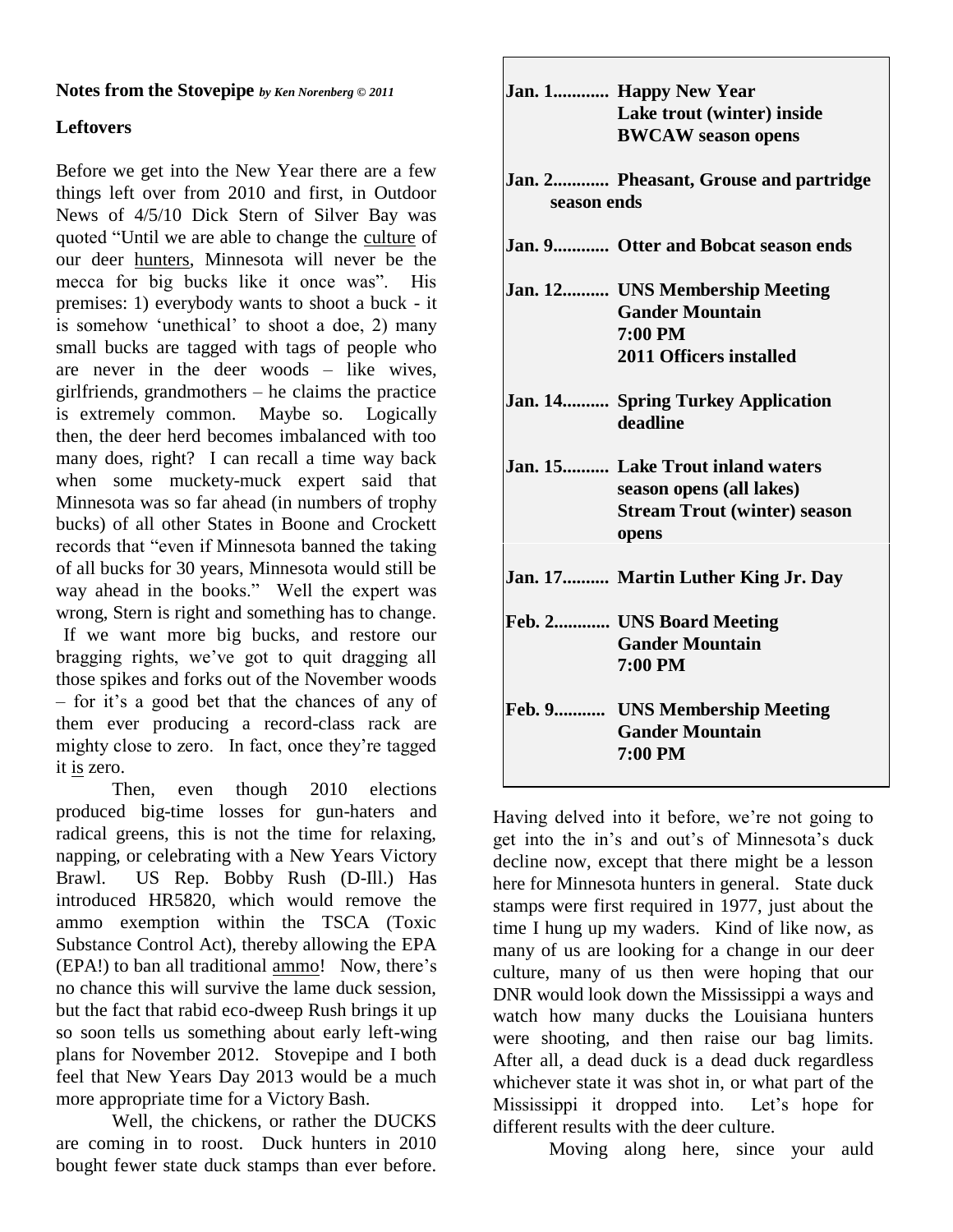scribbler is no longer serving on your Board and consequently won"t be as close to Club business as before, we"ll be spending more time on state, national, and international issues – as they affect us regionally, locally, and right here on the shores of beautiful Island Lake. For one thing, mentioned here last month, the debate over public vs private land ownership has always intrigued me, and lots of others too. In the current issue of "Whitetails" (MDHA quarterly) there"s an article titled "MYTHBUSTERS" discussing this very subject from their viewpoint  $-$  and that's a good place to start our discussion of this fundamental American proposition, the American Dream, i.e. the sanctity of private property. But we"re just about out of space right now, so stay tuned.

Something else we"ll be taking a great deal of interest in and spending a lot of time on is exploration and mining of natural resources – as it exists in the world today and as it promises for the future. In fact, all extractive industries and procedures (at least all we can find) are now fair **February Speaker**

A number of members have had questions concerning PolyMet and their plans for the Iron Range. Well Eric Hansen has arranged to have a speaker from PolyMet at our February meeting. PolyMet is poised to begin mining in Minnesota's Duluth Complex – which contains one of the world"s largest undeveloped non-ferrous metal deposits. PolyMet will mine and process metals used in daily life, including: **copper** construction, plumbing and electric wiring, **Nickel** - stainless steel and rechargeable batteries, **Cobalt** - household magnets and hybrid vehicles, **Platinum & palladium** - catalytic converters that reduce automobile pollution and **gold** - jewelry, dental and medical applications, computers and electronics. Hopefully we will have a good turnout at our meeting at Gander Mountain and you will all get your questions answered. Remember the date: February  $9<sup>th</sup>$  at 7:00 PM at Gander Mountain.

## **Hugo man charged with poaching trophy buck**

The story and evidence just didn"t add up for a Hugo man who is facing \$10.000 in fines and restitution - and loss of his hunting privileges - for game for the Stovepipe – and this is because your impatient auld scribe has come to the conclusion that for a lot of reasons, our share (our Arrowhead participation) in the American Dream is in jeopardy. In short, there"s no dream without prosperity.

Happy New Year, and don"t forget UNS Ice Fishing Contest – Sunday, Jan.  $30<sup>th</sup>$  – it needs you. Be There.

# **UNS Annual Banquet April 8th**

Hopefully you all have marked the calendar for April  $8<sup>th</sup>$  and hopefully again you have been asking you business friends for any donations for our Annual Banquet. It is never to early to start as this event is one of most time consuming fund-raisers your club get involved in. Interested in helping? Call 722-2711.

allegedly poaching a 10-point trophy buck in early November.

After receiving a Turn-in-Poacher (TIP) call, Minnesota Department of Natural Resources (DNR) conservation officer Robert Haberman of Little Falls recovered a deer from a central Minnesota taxidermist. The deer tag had not been validated, nor had the deer been registered. The buck scored 146 2/8 inches under Boone and Crockett, which records trophy animals.

Christopher C. Mogren, 43, said he had legally taken the buck by archery. However, an inspection of the carcass revealed a clean arrow wound behind the left shoulder and a large wound on the right shoulder consistent with firearm trauma. A forensics analysis found multiple metal fragments similar to those from a bullet fired from a high-powered rifle.

Mogren eventually admitted using a firearm to shoot a "severely injured" deer that had wandered onto his property. Using a skid loader, he transported the deer to his home where he later arrowed the deer. He purchased an archery tag, waited a couple of days and tried to claim the deer was taken by archery.

Mogren said a family member subsequently dropped the deer off at the taxidermist.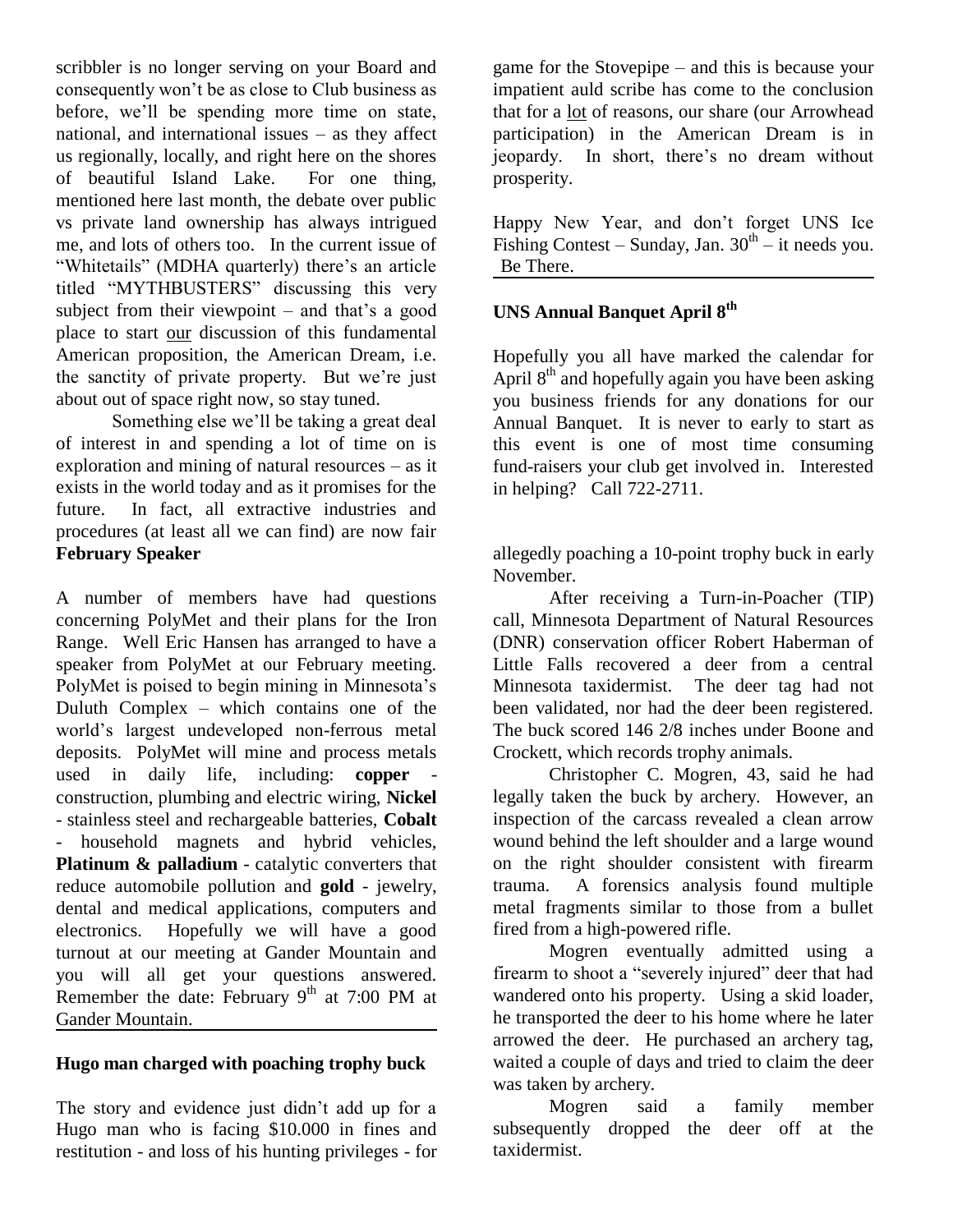State conservation officers seized the skid loader, a Remington model 700 rifle with scope, and 21 packages of deer venison. They also collected photos of Mogren posing with the deer and the arrow used.

Mogren has been charged with a gross misdemeanor for taking big game out of season (\$3,000 fine), taking a big game animal without a license (\$1,000 fine), gross misdemeanor transporting an illegally taken big game animal (\$3,000 fine), failure to validate a deer tag (\$1,000) and failure to register a big game animal (\$1,000 fine). Restitution for a trophy buck is \$1,000.

A trial date has not been set in Washington County. If convicted, Mogren could also loose his hunting privileges for three years.

Anyone witnessing wildlife or fishing code violations is encouraged to contact the nearest conservation officer, law enforcement agency or the toll-free TIP hotline at 800-652-9093. Also, #TIP is available to most cell phone users in Minnesota.

(Cont. from page 4)

current totals for volunteer hours. Contact Kevin Stern for corrections or updates.

**Old Business:**

**Campground:** Mike Drager – nothing new to report

**Document Copier:** Joe Roberts – Office Max has the same machine as the one at Best Buy at the same price.

**New Berm between Large Bore and Small Bore Range:** Kevin Stern made a motion to extend membership for one year for the two employees from St. Joseph's Equipment who volunteered their time to work on the berm, 2nd by Mike Foy, passed. Kevin will send a thank you letter. **New Business**:

**Flags:** Joe Roberts will get a new 3x5 red flag and pole, 2nd by Dan Woollett, passed.**Nadine Meyer** from the DNR left a message regarding a DNR sponsored ice fishing contest for kids and wondered if we had a heated shelter they could use and someone who would drill holes for the kids.

**Members sick or in distress**: Ashley Fletcher was out with pregnancy complications, Bert Cieluch's Sister passed away, Sandy Roberts is ailing with a broken neck.

**Attendance Drawing**: Ted Johnson won the \$20.00

**Progressive Drawing**: Charles Eplin not present to win \$60.00

**Adjournment**: Motion by Mike Foy, 2nd by John Bathke, passed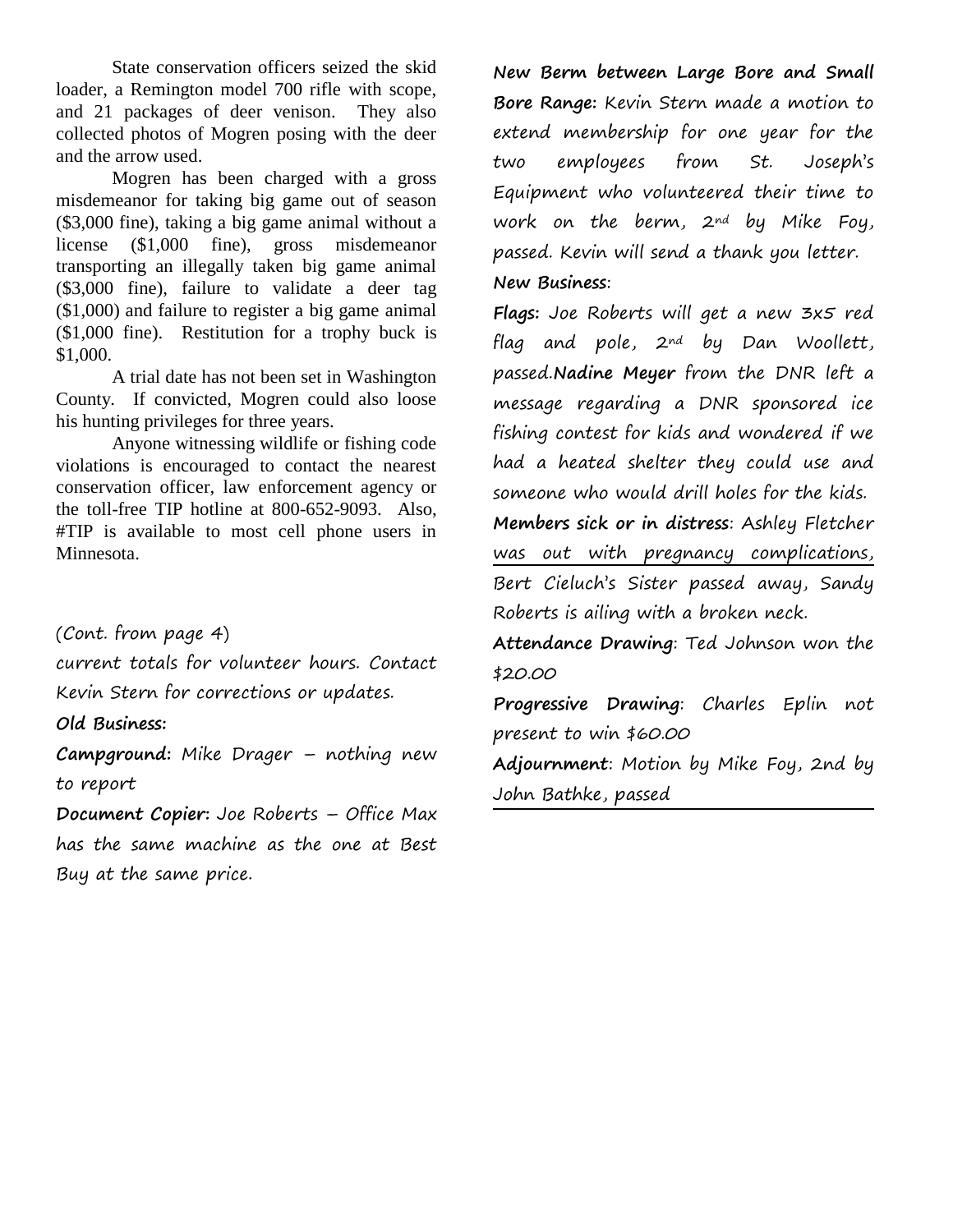Duluth, MN 55811<br>
UNITED NORTHERN SPORTSMEN'S NEWS **2011 EXECUTIVE BOARD** *Editor: Joe Roberts* **RETURNSERVICE REQUESTED Webmaster: Eric Hansen**<br> *Webmaster: Eric Hansen*<br>
4182 Ridge Circle, Hermantown, MN 55811, 831-8646<br> **OFFICERS:** President: Jim Lemmerman<br>6316 Nashua St., Duluth, MN 55807 624-3847<br>Vice-President: Kevin Stern<br>5158 LaVaque Jct. Rd., Duluth, MN 55811 729-7496 Secretary: Eric Hansen<br>4182 Ridge Circle, Hermantown, MN 55811, 831-8646 **Treasurer: Cindy Craig** 2805 Wellington St. Duluth, MN 55806, 624-0069 **Sgt-at-Arms: Kevin Waino** 2130 Water St., Duluth, MN 55812 728-0196 **Membership Secretary: Sandy Roberts** 234 E. Orange St., Duluth, MN 55811, 722-2711 **TRUSTEES: Mark Borak**<br>117 W. 7<sup>th</sup> St., Duluth, MN 55806-2509, 727-5767 **Chuck Cieluch** 4801 Oakley St., Duluth, MN 55804, 525-5547 **John Bathke** P.O. Box 86, Two Harbors, MN 55616, 851-688-0587 United Northern Sportsmen Editor: Joe Roberts 234 E. Orange St.

**PRSRT STD US Postage PAID Permit 49 Duluth, MN**

**Jim Jensen**<br>
1211 N. 8<sup>th</sup> Ave. E., Duluth, MN 55805, 391-4822<br> **Dan Smestad Smestad**<br>6226 E. Superior St., Duluth, MN 55804, 525-3669 **Dan Woollett** 314 Agete St., Cloquet, MN 55720, 590-7076 **Mike Drager**<br>
6657 Brookmere Road, Duluth, MN 55803, 721-3214

## <u>UNS Member meeting minutes for December 8,</u>

#### **2010**

Call to Order by President Jim Lemmerman

th St., Duluth, MN 55806, 727-98333

306 W. Arrowhead Road, Duluth, MN 55803, 728-3373

Conservation Pledge: President Jim **Lemmerman**

**Roll call of Officers**: Jim Lemmerman, Kevin Stern, Cindy Craig, Sandy Roberts, Dan Smestad, Mike Drager, Judy Foy, Bob Curtis, Mike Foy, Eric Hansen, Joe Roberts, Kevin Waino, Chuck Cieluch, Dan Woollett,

**Introduction of visitors and new members**: Mark Borak

**Approve agenda**: Motion to accept by Dan Smestad and 2nd by Mike Drager, passed.

**Reading of minutes**: Eric Hansen - motion to accept by Joe Roberts and 2nd by Dan Smestad, passed.

Jim Lemmerman suspended the order of business to have election of officers and requested three volunteers who were not running for an office to count ballots. The floor was open for nominations.

**Elections 2011:** The call for nominations has been announced twice before this final time.

Motion was made by Joe Roberts to close

nominations for President and the secretary to cast a unanimous ballot for Jim Lemmerman as President, 2<sup>nd</sup> by Mike Drager.

Motion was made by Joe Roberts to close nominations for Vice President and the secretary to cast a unanimous ballot for Kevin Stern as Vice President, 2<sup>nd</sup> by John Bathke.

Motion was made by Joe Roberts to close nominations for Secretary and the secretary to cast a unanimous ballot for Eric Hansen as Secretary, 2nd by John Bathke.

Motion was made by Joe Roberts to close nominations for Sergeant at Arms and the secretary to cast a unanimous ballot for Kevin Waino as Sergeant at Arms, 2nd by Jim K.

Motion was made by Joe Roberts to close nominations for Board of Trustee positions, 2nd by Sandy Roberts. Motion to distribute ballots was made by Joe Roberts, 2nd by John Bathke, passed. Ballots were passed out and all members were instructed to vote for ten Board of Trustee positions from the following list of nominations: Chuck Ceiluch, Dan Smestad, Judy Foy, Mike Foy, John Bathke, Jim Jensen, Bob Curtis, Mark Borak, Dan Woollett, Mike